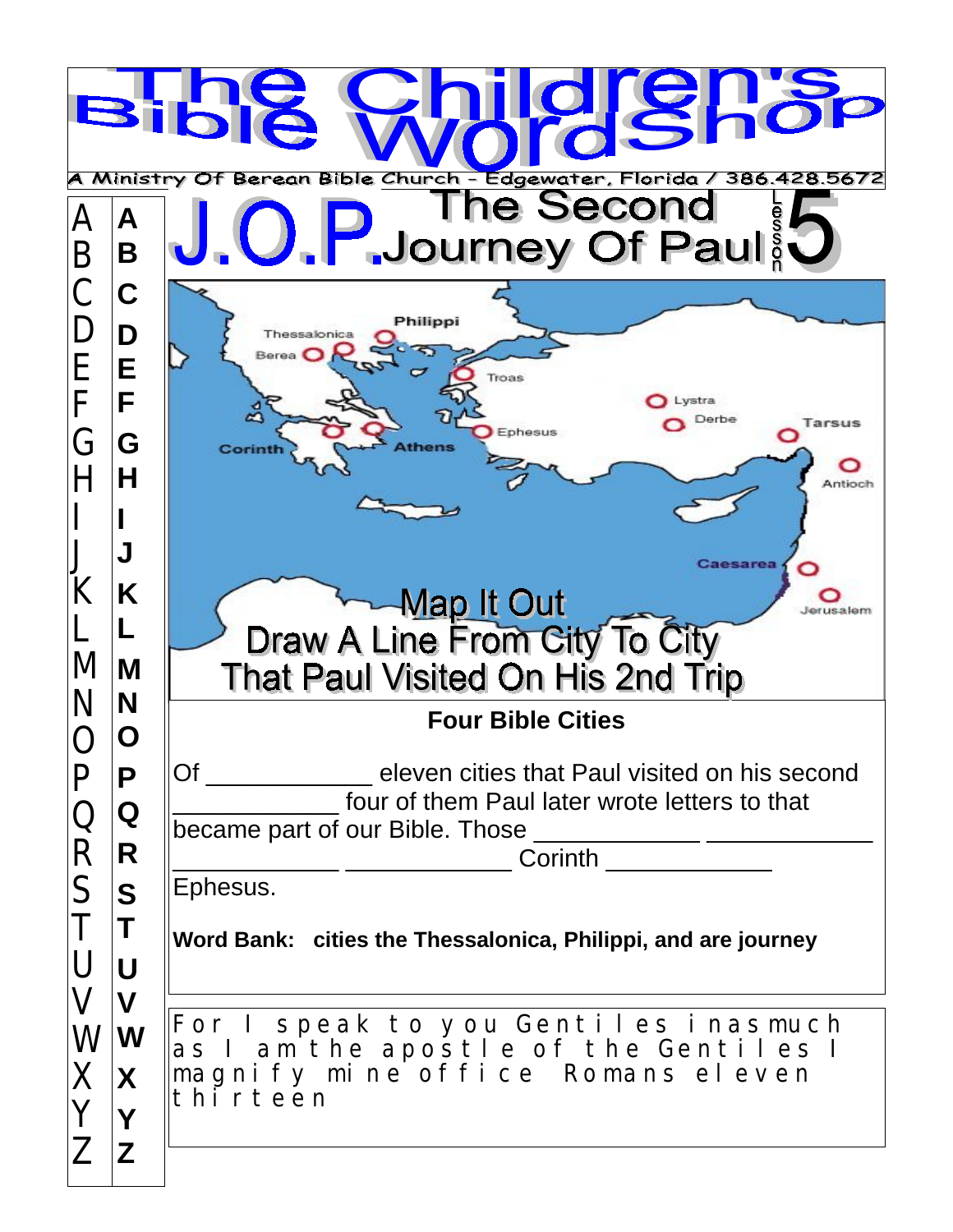# JOP2 Lesson 5 — Overview

Paul's second journey began a few months after the Council of Jerusalem. Paul chose as his new companion Silas. Traveling on land, the party went through Cecilia, surely visiting Tarsus, then on to the cities of Derbe and Lystra, where churches had been established earlier.

Paul spends the winter in Antioch of Syria. While there he plans his second journey to revisit the churches he started and see how they were doing. He went to Barnabas and told him about the second journey. Barnabas wanted to go and to take John Mark again. But Paul refused because John had left them on the first journey. The disagreement lead to a split between the two apostles. Barnabas and John Mark embarked on their own journey while Paul invited Silas to travel with him. This trip began around 49 AD.

#### **Antioch to Tarsus?**

Paul was born in Tarsus and while the Bible does not say that he stopped there we assume that he did because it was on the way.

#### **Tarsus to Derbe & Lystra**

Paul and Silas journeyed on to Derbe and Lystra. In Lystra they visited the home of Timothy and invite him to come with them on their journey.

#### **Lystra to Troas**

Paul was in Troas for a very short time because God spoke to Paul in a vision. In that dream a man of Macedonia was saying to Paul: Come over into Macedonia, and help us. (Acts 16:9, KJV) After the dream, the three missionaries gathered their stuff and sailed for Macedonia.

### **Troas to Philippi**

Paul sails to Neapolis but does not stay there. He is heading for the chief city of Macedonia, Philippi. There were no Jewish churches in the city because there were very few Jews there. Many things happened in this city as we will find out later. Today we just want you to get an idea of where all Paul visited on this first journey.

### **Philippi To Thessalonica**

Passing through Amphipolis and Apollonia, Paul and his companions arrive in Thessalonica. There was a Jewish synagogue in the city and the Jewish people began to resent the three preachers who had to leave quickly at night.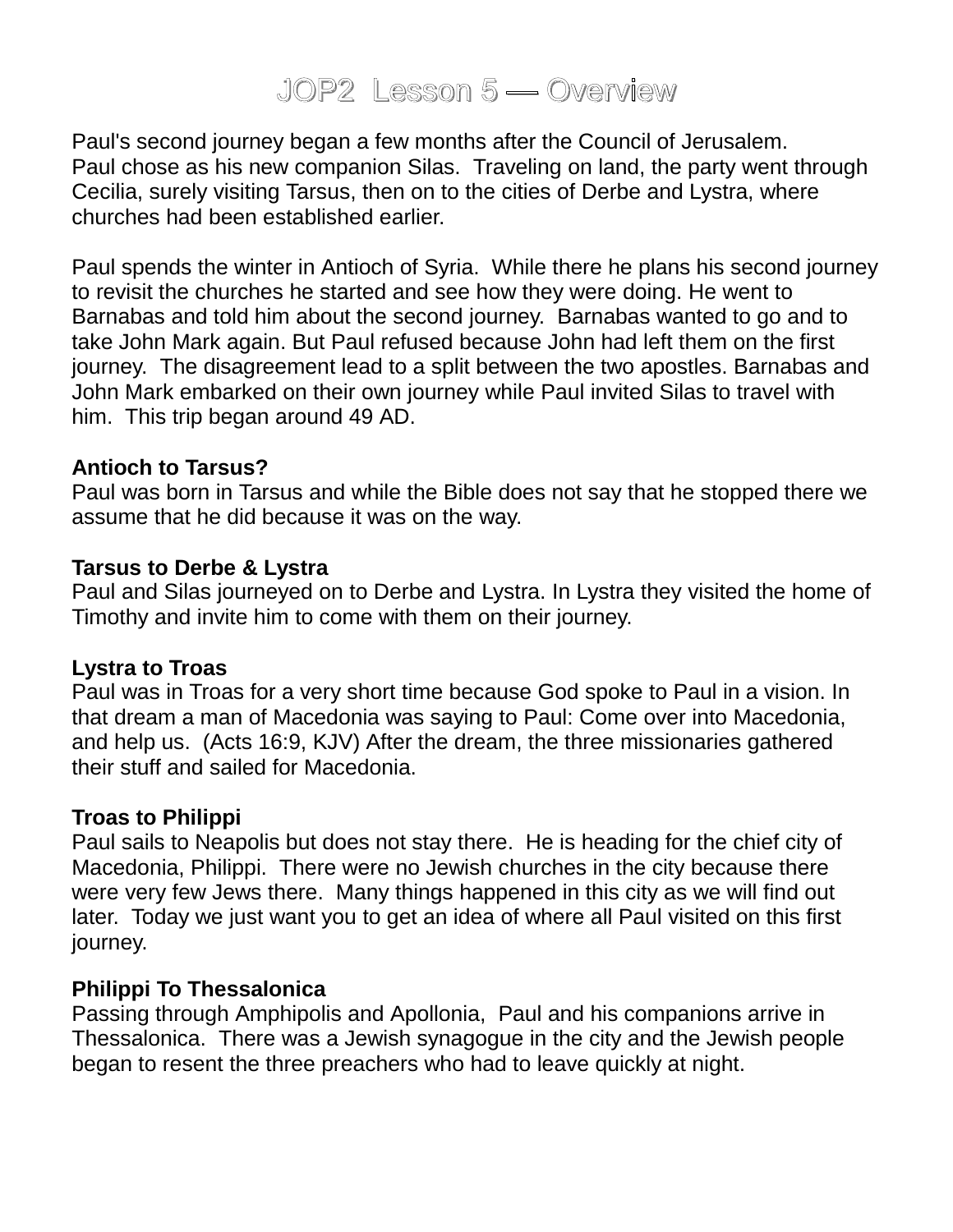## **From Thessalonica to Berea**

After leaving Thessalonica, the apostles headed west to Berea. Berean is where the name BEREAN comes from. The Berean's were Bible students and checked out what Paul was preaching in the Word of God.

### **Berea to Athens**

Athens was a city full of great beauty and still is today. It was also a city full of false religion and superstition. Paul preaches here from a famous hill called Mars Hill.

### **Athens to Corinth**

Paul leaves Athens and sailed to Corinth. In Corinth Paul meets a famous Bible husband named Aquila and his wife Priscilla. The apostle Paul worked and lived with them. 1st and 2nd Corinthians was written by Paul to this city.

## **Corinth to Ephesus**

The apostle left Corinth with Aquila and Priscilla. In Ephesus, they preached the gospel of the grace of God. Later Paul writes the book of Ephesians to the church that was started here. The apostles later bade Aquila and Priscilla farewell and headed home.

Home

## **Ephesus To Antioch Syria**

The apostles sailed from Ephesus to Caesarea on their way back home to Antioch Syria. They stopped off at Jerusalem to salute the church there and concluded their trip returning to Antioch of Syria.

| Put The Cities In The Right Order |
|-----------------------------------|
| Athens                            |
| Antioch                           |
| <b>Berea</b>                      |
| Corinth                           |
| Derbe                             |
| <b>Ephesus</b>                    |
| Lystra                            |
| Philippi                          |
| <b>Tarsus</b>                     |
| Thessalonica                      |
| Troas                             |
|                                   |